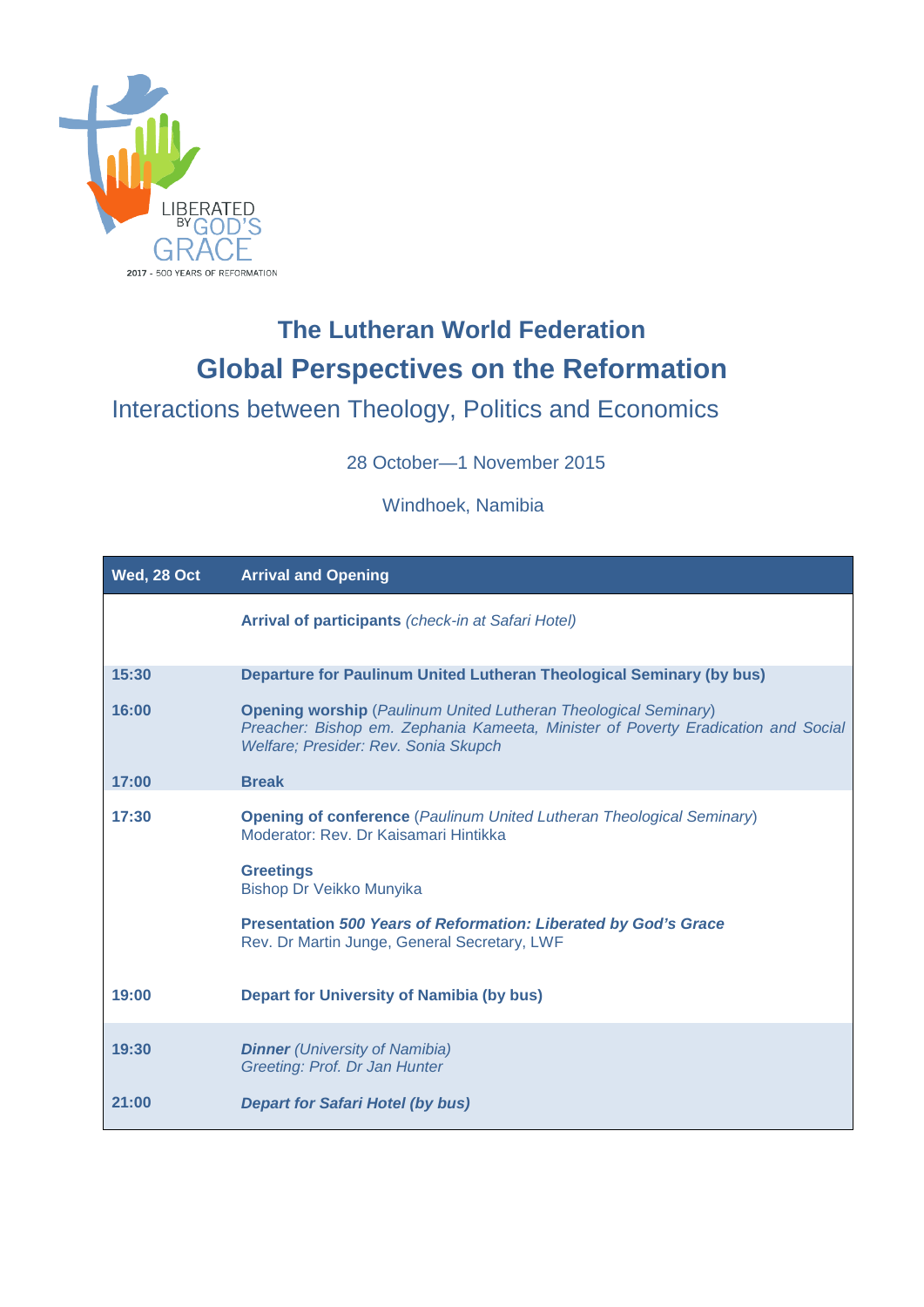| <b>Thu, 29 Oct</b> | The Role of Theology in Contemporary Societies                                                                                                                                                                                                                                                                                                                                                                                                                                           |
|--------------------|------------------------------------------------------------------------------------------------------------------------------------------------------------------------------------------------------------------------------------------------------------------------------------------------------------------------------------------------------------------------------------------------------------------------------------------------------------------------------------------|
| 8:30               | <b>Morning devotion and Bible study</b><br><b>Philippians 2</b><br>Rev. Dr Samuel Dawai (Cameroon)                                                                                                                                                                                                                                                                                                                                                                                       |
| 9:30               | Session 1 - Keynote presentations (plenary)<br><b>Moderator: Rev. Anne Burghardt</b><br>Prof. Ezra Chitando (Zimbabwe)<br>That All May Live: Theology, Economics and Liberation<br>Prof. Bernd Oberdorfer (Germany)<br>Law and Gospel, Two Realms: Lutheran Distinctions, Revisited                                                                                                                                                                                                      |
| 11:00              | <b>Coffee Break</b>                                                                                                                                                                                                                                                                                                                                                                                                                                                                      |
| 11:30              | Session 2 - Panel discussion: The Role of Theology in Contemporary Societies<br>(in groups)                                                                                                                                                                                                                                                                                                                                                                                              |
| 13:00              | Lunch                                                                                                                                                                                                                                                                                                                                                                                                                                                                                    |
| 15:00              | <b>Session 3 - Panel presentations (plenary)</b><br><b>Moderator: Rev. Dr Elaine Neuenfeldt</b><br>Rev. Dr Kenneth Mtata (Zimbabwe/Switzerland)<br>"What is the human being that you are mindful of him?": Being Human before God and<br>one another in Psalm 8, in Lutheran Tradition and Today<br>Ass. Prof. Mary Joy Philip (India/Canada)<br>The Three Sisters' Garden: Living together for the Common Good<br>Prof. Valerio Schaper (Brazil)<br>Human Dignity: Luther's Perspective |
| 16:30              | <b>Break</b>                                                                                                                                                                                                                                                                                                                                                                                                                                                                             |
| 17:00              | <b>Session 4 - Workshops</b><br><b>Gender</b> justice<br>➤<br>Rev. Lilana Kasper, South Africa<br>Rev. Miho Yasukawa, Japan/US<br>Ms Agnieszka Godfrejow-Tarnogorska, Poland<br>Rev. Einar Tjelle, Norway<br>Theological education<br>➤<br>Prof. Dr Dirk Lange, US<br>Ms Ebise Ayana, Ethiopia<br>Rev. Dr Samuel Liu, Taiwan                                                                                                                                                             |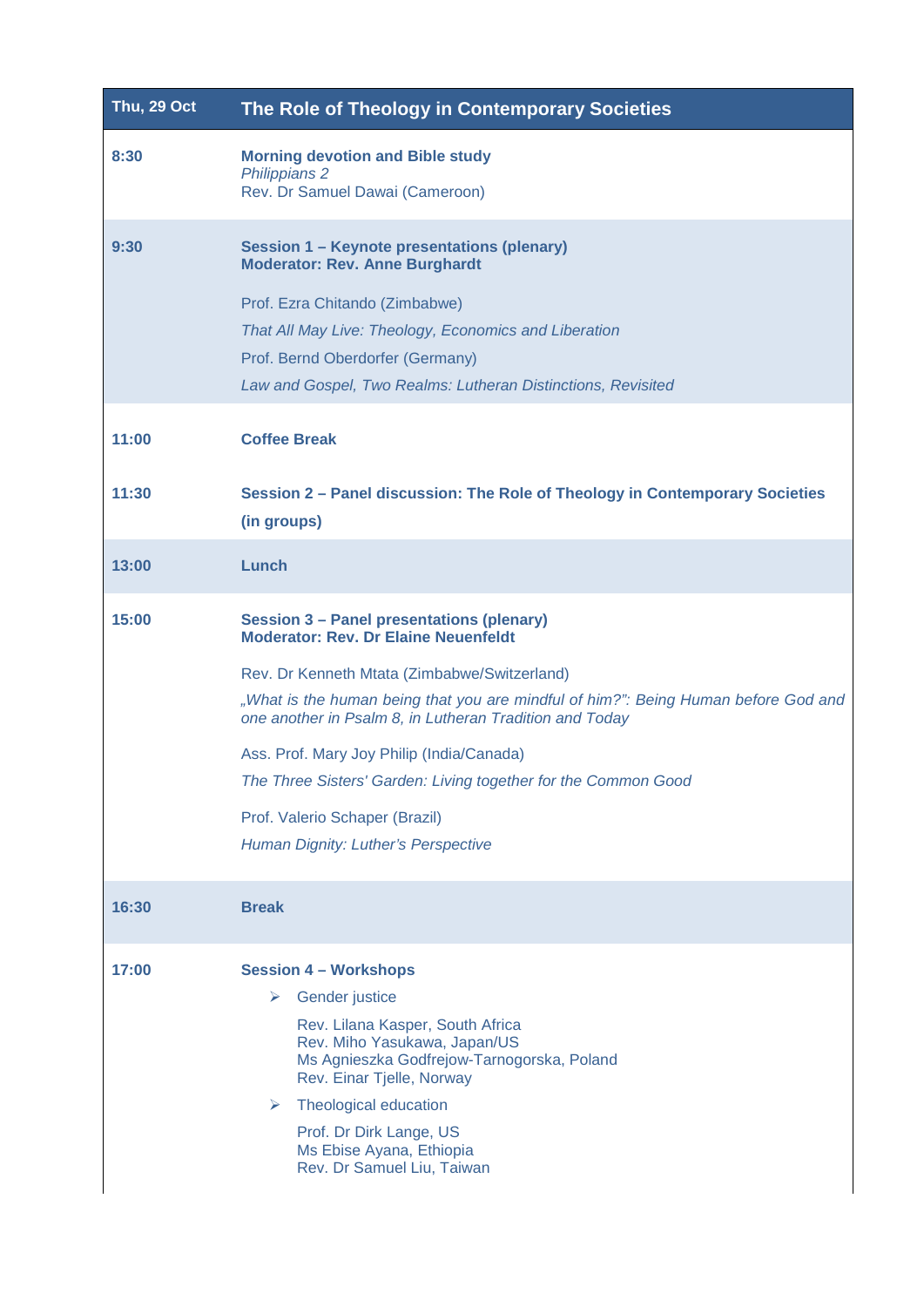|             | $\triangleright$ Communion and mutual accountability                                                                                                                                 |
|-------------|--------------------------------------------------------------------------------------------------------------------------------------------------------------------------------------|
|             | Prof. Dr Stephanie Dietrich, Germany/Norway<br>Rev. Dr Samuel Dawai, Cameroon<br>Prof. Dr Andrew Pierce, Ireland                                                                     |
| 18:30       | <b>Evening prayer (in workshops)</b>                                                                                                                                                 |
|             |                                                                                                                                                                                      |
| 19:00       | <b>Dinner</b>                                                                                                                                                                        |
|             |                                                                                                                                                                                      |
| Fri, 30 Oct | <b>Religion and Politics</b>                                                                                                                                                         |
| 8:30        | <b>Morning devotion and Bible study</b><br>Engaging with Powers: A Theological Re-imagining of Reformation Today (Rom 12/13)<br>Rev. Dr Evangeline Anderson-Rajkumar (India)         |
| 9:30        | <b>Session 5 - Keynote presentations (plenary)</b><br><b>Moderator: Rev. Dr Simone Sinn</b>                                                                                          |
|             | Archbishop Dr Antje Jackelén (Sweden) (via video link)                                                                                                                               |
|             | Justification and Justice. The Relevance of Lutheran Distinctions in Church and Society                                                                                              |
|             | Dr Nancy Cardoso (Brazil)                                                                                                                                                            |
|             | Why with Impatience do I Pray? Justification and Justice: Outcry of Land and People                                                                                                  |
| 11:00       | <b>Coffee Break</b>                                                                                                                                                                  |
| 11:30       | Session 6 - Panel discussion: Religion and Politics<br>(in groups)                                                                                                                   |
| 13:00       | Lunch                                                                                                                                                                                |
| 15:00       | Session 7 - Panel presentations (plenary)<br><b>Moderator: Dr Ojot Ojulu</b>                                                                                                         |
|             | Bishop Dr Tamás Fabiny (Hungary)<br>Confessing the Past - Attempts in the Evangelical-Lutheran Church in Hungary to<br>Evaluate the Role of the Lutheran Church during Dictatorships |
|             | Prof. John Roth (US)<br>Just Peacemaking: Christian Pacifism as a Form of Political Responsibility                                                                                   |
|             | Bishop Dr Veikko Munyika (Namibia)<br>Church and Politics. Active Engagement for Justice and Reconciliation                                                                          |
| 16:30       | <b>Break</b>                                                                                                                                                                         |
| 17:00       | <b>Session 8 - Workshops</b><br><b>Religion and development</b>                                                                                                                      |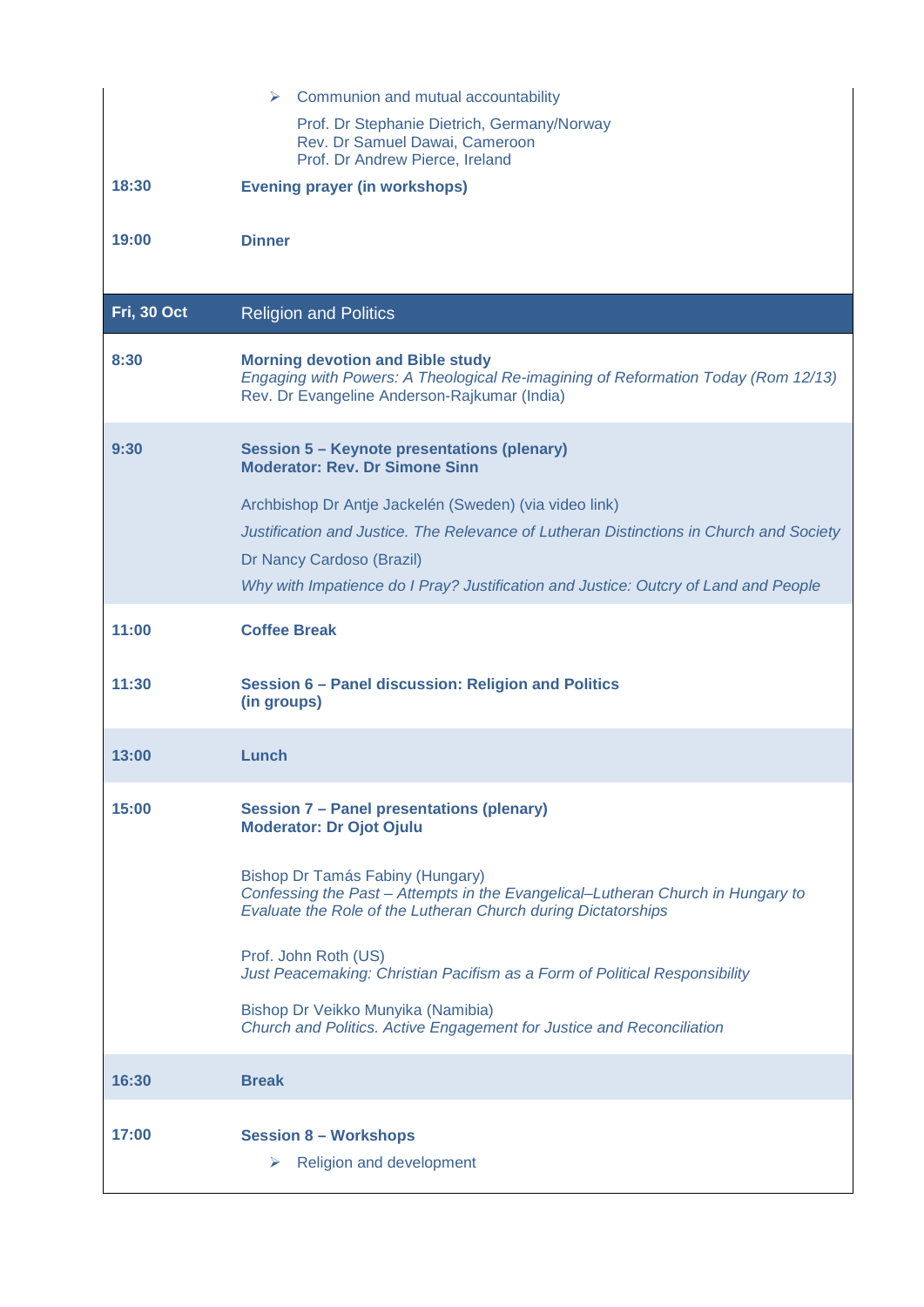|                    | Rev. Dr Petri Merenlahti, Finland<br>Rev. Dr Samuel Frouisou, Cameroon<br>Prof. Dr Valério Schaper, Brazil                                                                                                                                                                                                                              |
|--------------------|-----------------------------------------------------------------------------------------------------------------------------------------------------------------------------------------------------------------------------------------------------------------------------------------------------------------------------------------|
|                    | $\triangleright$ Climate justice                                                                                                                                                                                                                                                                                                        |
|                    | Prof. Dr Cynthia Moe-Lobeda, US<br>Dr Ojot Ojulu, Ethiopia<br>Ms Julia Braband, Germany                                                                                                                                                                                                                                                 |
|                    | Interreligious relations and public space<br>➤                                                                                                                                                                                                                                                                                          |
|                    | PD Dr Eva Harasta, Austria<br>Dr Wing Sze Tong, Hong Kong<br>Rev. Lusungu Mbilinyi, Tanzania                                                                                                                                                                                                                                            |
| 18:30              | <b>Evening prayer (in workshops)</b>                                                                                                                                                                                                                                                                                                    |
| 19:00              | <b>Dinner</b>                                                                                                                                                                                                                                                                                                                           |
| <b>Sat, 31 Oct</b> | <b>Religion and Economics</b>                                                                                                                                                                                                                                                                                                           |
| 8:30               | <b>Morning devotion and Bible study</b><br>"You cannot serve God and wealth" (Matthew 6:24 // Luke 16:13).<br>Rev. Dr Petri Merenlahti (Finland)                                                                                                                                                                                        |
| 9:30               | <b>Session 9 - Keynote presentations (plenary)</b><br><b>Moderator: Rev. Dr Elieshi Mungure</b><br>Prof. Tomáš Sedláček (Czech Republic)<br>Economics an Orchestrated Orchestrater. Economics as New Global Religion?<br>Prof. Guillermo Hansen (Argentina/US)<br>An Economy of Grace? Money, Religion and Tyranny in Luther's Theology |
| 11:00              | <b>Coffee Break</b>                                                                                                                                                                                                                                                                                                                     |
| 11:30              | Session 10 - Panel discussion: Religion and Economics<br>(in groups)                                                                                                                                                                                                                                                                    |
| 13:00              | Lunch                                                                                                                                                                                                                                                                                                                                   |
| 15:00              | Session 11 - Panel presentations (plenary)<br><b>Moderator: Rev. Dr Kenneth Mtata</b>                                                                                                                                                                                                                                                   |
|                    | Prof. Nils Ole Oermann (Germany)<br>Business Ethics from a Lutheran Perspective - the Crucial Difference between a Person<br>and their Employer                                                                                                                                                                                         |
|                    | Prof. Jaana Hallamaa (Finland)<br>The Apple Tree under the Rainbow                                                                                                                                                                                                                                                                      |
|                    | Prof. Gerald West (South Africa)<br>The Lord's Prayer as the Economic Manifesto of Jesus                                                                                                                                                                                                                                                |
| 16:30              | <b>Break</b>                                                                                                                                                                                                                                                                                                                            |
|                    |                                                                                                                                                                                                                                                                                                                                         |